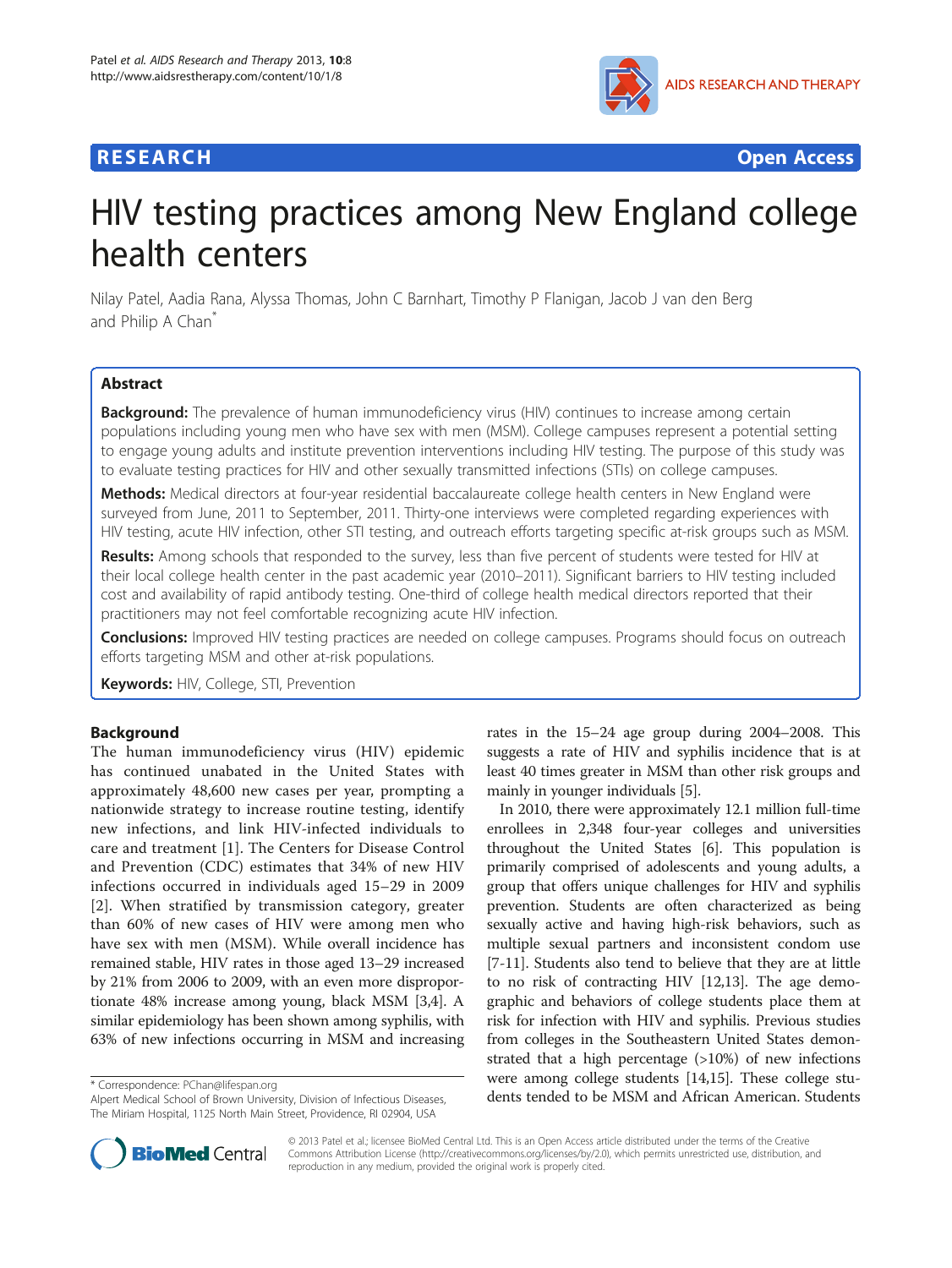at-risk for infection were found to have perceptions of low personal risk of HIV, believing that HIV dialogue may be detrimental to their relationships [\[16\]](#page-6-0). Despite these findings, there have been few public health efforts or followup studies to prevent further HIV transmission on college campuses.

In November of 2010, three new cases of acute/recent HIV infection were reported in college students in Rhode Island [[17\]](#page-6-0). These cases, which were diagnosed at local college health centers, suggested there was ongoing transmission in the college community, specifically during the acute phase of HIV when antibody testing can be negative and the risk of transmission is increased [[18\]](#page-6-0). At least one student specifically requested an HIV RNA test (viral load) when his antibody test was negative. Further evaluation of new HIV diagnoses in 2010 in our community revealed a high prevalence of academic students (17%) of which over 70% were MSM and most presented with acute or primary HIV infection (infection within the last six months) [[17\]](#page-6-0).

Acute HIV infection is the period of time from infection to the development of antibodies, which is generally two or three weeks but can be as long as several months. Approximately 50 to 80% of individuals with acute HIV infection present with non-specific flu-like symptoms. Standard HIV testing of the serum and oral saliva both involve testing for antibody formation. Thus, an individual with acute HIV infection may have a negative antibody test. Furthermore, acute HIV infection is often misdiagnosed as another viral illness [[19](#page-6-0)]. Medical providers must have a high index of suspicion to diagnose acute HIV infection. The diagnosis is made by testing for HIV RNA (viral load) which must be run at specialized laboratories. Acute HIV infection may comprise a significant number of new infections which are missed by standard antibody tests [[18,20\]](#page-6-0).

The prevalence of HIV in the general college population was low in early epidemiological studies [\[21\]](#page-6-0). Given the current data suggesting increasing rates in younger populations, evaluation of current testing practices on college campuses is needed to address this shift in demographics. College health services serve as an important source for primary and preventative care for students. Effective HIV and sexually transmitted infection (STI) testing practices and education may prevent further infections both during the college years and later in life. To our knowledge, there is little current data regarding testing practices of HIV and other STIs on college campuses, experiences with acute HIV infection, and the approaches toward addressing sexual healthcare needs in MSM. These issues are critical in designing effective HIV and STI prevention programs on college campuses and addressing the growing epidemic of HIV among younger adults and MSM. This report describes a preliminary survey of college health services in New England regarding their experiences with HIV and STI testing.

## Methods

We performed a cross-sectional survey via phone interview on HIV/STI testing practices during the 2010–2011 academic year. The interview was conducted with medical directors at New England college health centers during June to September of 2011. Our sample was restricted to New England's 4-year colleges with non-commuter campuses assuming these schools were more likely to have full-time student health centers with primary health and preventative care services. There were 130 schools that met our inclusion criteria. Characteristics of schools were compiled including size (based on full-time enrollment), private versus public, geographic location, urban versus non-urban, and religious affiliation. Quota sampling was used to identify a representative sample totaling 59 schools based on these characteristics. Recruitment e-mails and letters were sent to medical directors at selected schools. Health centers were subsequently contacted to ask if the medical director was willing to participate. Three attempts were made to contact each school by interviewers.

Categorical questions on the survey were based on the American College Health Association's (ACHA) annual Pap Test and STI Survey which has been extensively piloted in the college setting [[8\]](#page-6-0). These included yes/no questions on whether HIV, syphilis, and other STI testing was offered at the student health center, whether written consent was required, if anonymous testing was available, or if an appointment was needed. Other categorical questions included cost of testing, mode of HIV testing (i.e. rapid versus serum), how results were reported, and how student health centers offer STI testing (routine, on request, specific groups such as MSM, clinical suspicion, etc.). The remaining questions were conducted in a qualitative manner and included openended questions about general HIV testing, acute HIV infection, other STI testing, and outreach efforts targeting MSM and other high-risk groups. Questions about gonorrhea and chlamydia were included as a reference to compare HIV and syphilis testing practices against. The study was submitted to the Brown University Institutional Review Board, which deemed it exempt from "human subjects research" as defined in Title 45 CFR Part 46.

Aggregate data was compiled from survey participants. Common themes were highlighted if two or more schools shared similar concerns or ideas in response to openended questions. Characteristics of college health centers (school size, private/public status, geographic location, urban/non-urban, and religious affiliation) and categorical response data was analyzed using Fisher's exact test to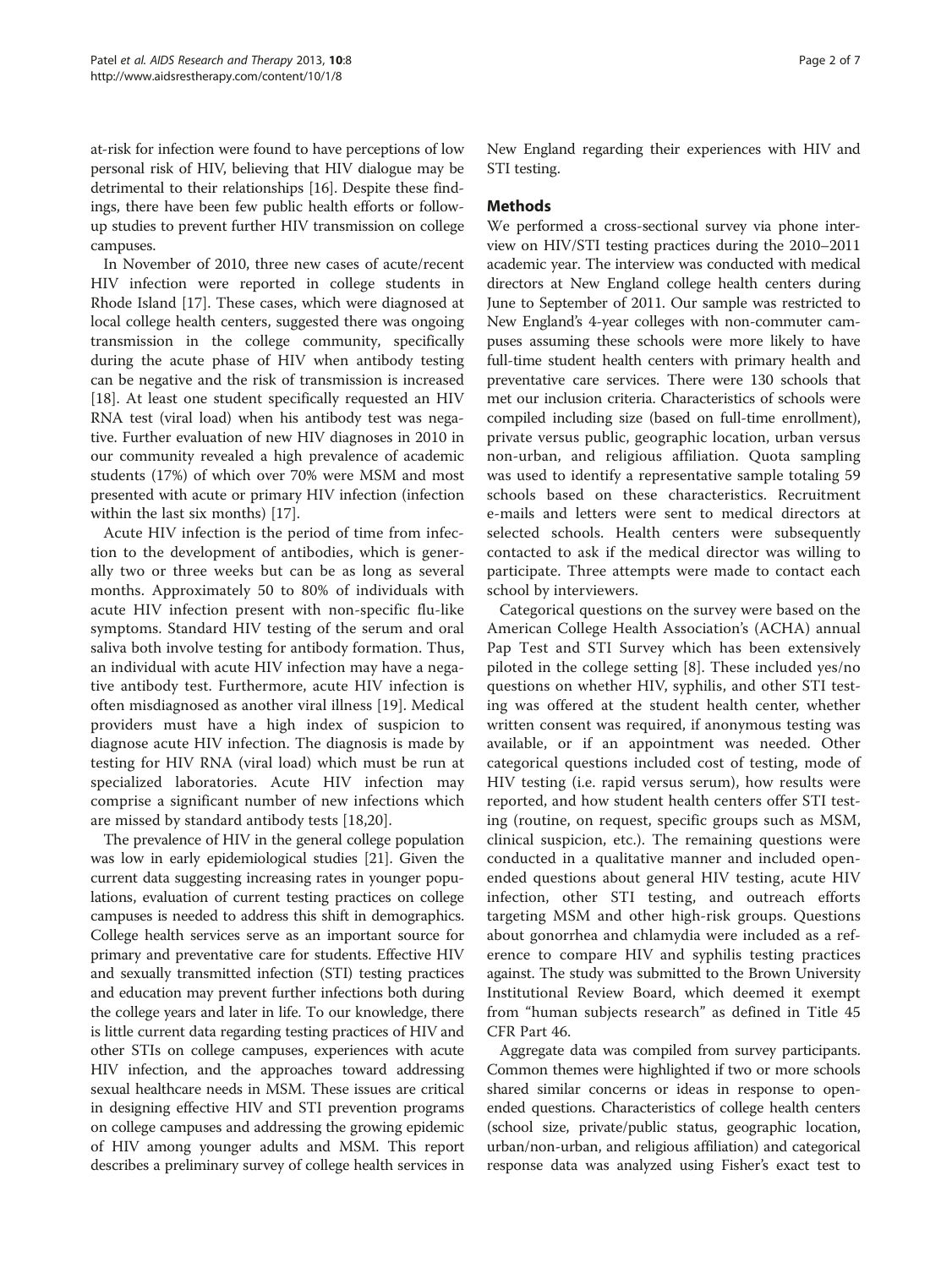determine factors associated with HIV testing. Significance was defined as p-values less than 0.05.

### Results

A total of 31 medical directors participated in this study (response rate of 52.5%). Among these schools, 58% (18/31) had a full-time enrollment of greater than 5,000 students and 74% (23/31) were private institutions (Table 1). A total of 16% (5/31) reported a religious affiliation, all of which was Catholic. Approximately 55% (17/31) were situated on a non-urban campus. All six states of New England were represented with 10 schools from Massachusetts, seven from Rhode Island, six from Connecticut, four from New Hampshire, three from Vermont, and one from Maine.

#### HIV testing

Over 90% (28/31) of schools provided some form of HIV antibody testing (Table 2). Among the 28 schools that offered HIV antibody testing, a total of 7,533 tests (Range: 1–1500) were performed during the 2010–2011 academic year. The total full-time enrollment of all participating schools that offered HIV antibody testing was 212,910 students, as reported by the National Center for Education Statistics [\[6](#page-6-0)]. This corresponds to a testing rate of 3.54% in the past academic year (95% CI: 3.46-3.62). More than half of health centers tested less than 2.5% of the total student body. During the 2010– 2011 academic year, a total of four antibody tests were positive and subsequently confirmed for HIV.

| $\geq$ 5,000 students | 58% (18/31) |
|-----------------------|-------------|
| $< 5,000$ students    | 42% (13/31) |
|                       |             |
| Connecticut           | 19% (6/31)  |
| Massachusetts         | 32% (10/31) |
| Maine                 | 3% (1/31)   |
| New Hampshire         | 13% (4/31)  |
| Rhode Island          | 23% (7/31)  |
| Vermont               | 10% (3/31)  |
|                       |             |
| Public                | 26% (8/31)  |
| Private               | 74% (23/31) |
|                       |             |
| Urban                 | 45% (14/31) |
| Non-Urban             | 55% (17/31) |
|                       |             |
| Religious Affiliation | 16% (5/31)  |
| Nonsectarian          | 84% (26/31) |

#### Table 2 HIV testing practices at student health centers during the 2010–2011 academic year  $(N = 31)$

| HIV antibody testing offered                        |                       |
|-----------------------------------------------------|-----------------------|
| Yes                                                 | 90% (28/31)           |
| No                                                  | 10% (4/31)            |
| Rapid HIV antibody testing offered                  |                       |
| Yes                                                 | 38% (10/26)           |
| No                                                  | 62% (16/26)           |
| Failure of students to receive results              |                       |
| Never                                               | 53% (9/17)            |
| Infrequently                                        | 41% (7/17)            |
| Sometimes                                           | 6% (1/17)             |
| Number of HIV tests                                 |                       |
| Total                                               | 7537                  |
| Mean $(n = 28)$                                     | 269                   |
| Number of positive tests                            |                       |
| Total                                               | $\overline{4}$        |
| Cost of HIV testing (no insurance)                  |                       |
| Mean                                                | \$26 (\$12.50 - \$65) |
| Median                                              | \$25                  |
| Written consent required                            |                       |
| Yes                                                 | 43% (12/28)           |
| No                                                  | 57% (16/28)           |
| Anonymous testing offered                           |                       |
| Yes                                                 | 21% (6/28)            |
| No                                                  | 79% (22/28)           |
| Appointment needed                                  |                       |
| Yes                                                 | 68% (19/28)           |
| No                                                  | 32% (9/28)            |
| Post-exposure prophylaxis (PEP) available           |                       |
| Yes                                                 | 34% (10/29)           |
| No                                                  | 66% (19/29)           |
| Comfortable with recognition of acute HIV infection |                       |
| Yes                                                 | 71% (22/31)           |
| <b>No</b>                                           | 29% (9/31)            |
| Diagnosis of acute HIV infection (ever)             |                       |
| Yes                                                 | 16% (5/31)            |
| No                                                  | 84% (26/31)           |
| Viral load testing available                        |                       |
| Yes                                                 | 70% (21/30)           |
| No                                                  | 30% (9/30)            |

No schools had clear guidelines indicating which students should or should not be offered HIV antibody testing. No schools routinely tested all students or provided opt-out testing (practice that includes routine HIV testing unless individual specifically declines).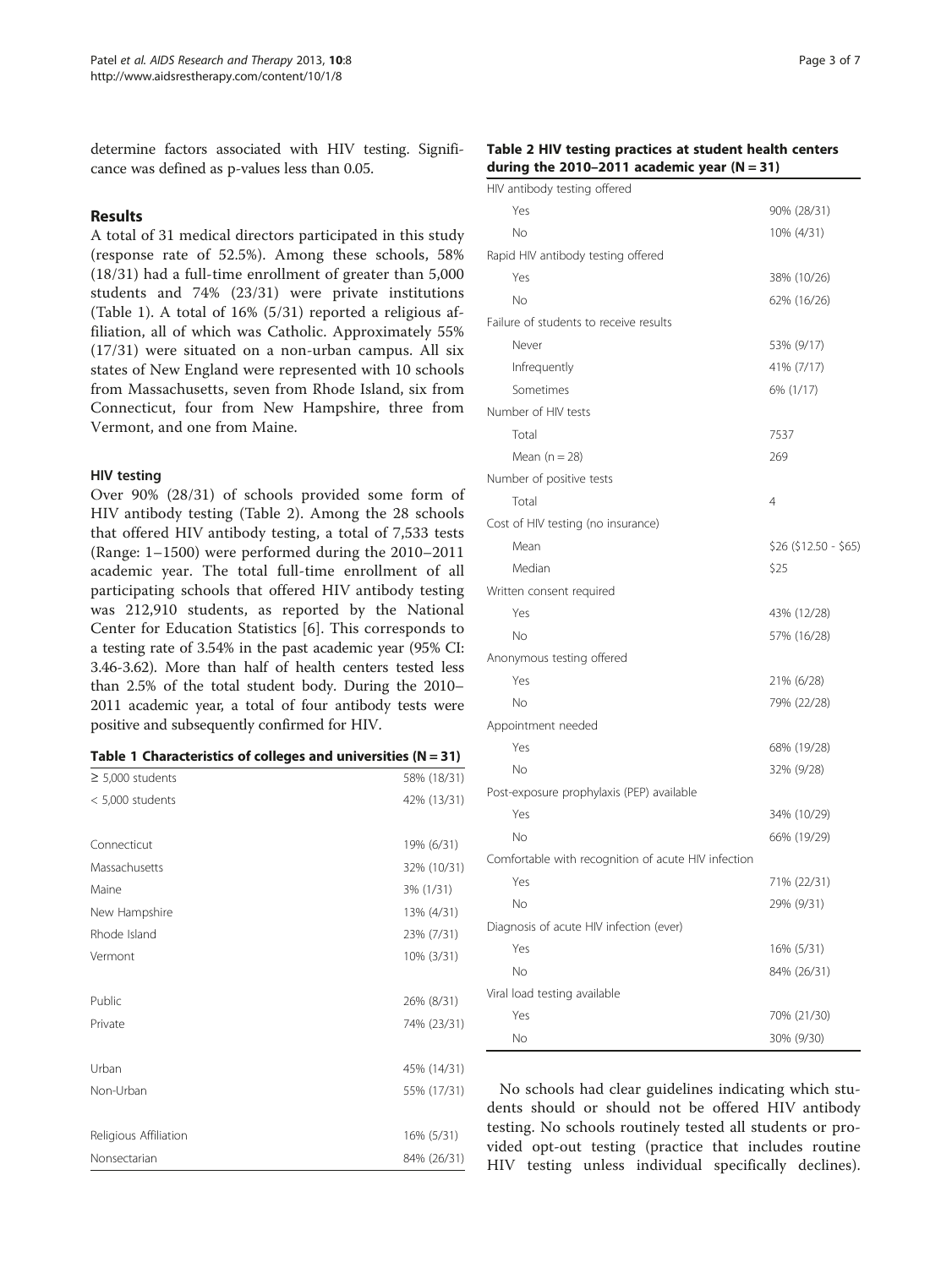However, 96% (27/28) of schools which offered HIV antibody testing did so to any student who specifically asked to be tested. All schools offering HIV antibody testing provided testing if a healthcare provider suspected HIV based on clinical presentation or in cases of sexual assault. Most schools offered HIV antibody testing during routine women's health visits, specifically during gynecologic visits or visits to discuss contraception. Three-quarters of schools routinely tested MSM for HIV although many medical directors remarked that the decision about testing is primarily based on selfreported risk behaviors of the individual students.

Of schools that performed HIV antibody testing, 68% (19/28) required an appointment for testing, although nearly all of those requiring appointments stated sameday appointments were available if requested. Urban schools were more likely to require an appointment for HIV testing compared to non-urban schools (79%, 11/14 urban schools required an appointment versus 47%, 8/17 non-urban, p-value = 0.15). Additionally,  $90\%$  (25/28) of health centers only provided testing services at the oncampus health center or laboratory. The remaining schools provided either yearly or twice yearly testing at off-campus sites, mostly sponsored by the local campus health center. Written consent for HIV testing was required at one-third of colleges, many of which were in Massachusetts where it is required by state law. Other schools in Connecticut and New Hampshire required written consent as a school policy. Anonymous testing was available at 21% (6/28) of sites. With respect to the type of testing that was offered, 32% (10/31) of respondents stated that rapid antibody testing was available. Schools larger than 5,000 students tended to offer rapid testing more often than did smaller schools (44%, 8/18 schools larger than 5,000 students offered rapid testing versus  $15\%$ ,  $2/13$  smaller schools, p-value = 0.18), while schools having a religious affiliation tended not to have rapid testing available compared to nonsectarian schools (0%, 0/5 religious schools offered rapid testing versus 38%, 10/26 nonsectarian schools, p-value =  $0.24$ ). Of those schools that did not provide rapid antibody testing, nearly all (91%, 16/18) required students to return to the health center for their results with only one school allowing students to receive results over the phone. Although nine schools did report at least one case of a student not returning for HIV test results during the 2010–2011 academic year, this was a rare occurrence. With respect to cost of testing, 14% (4/28) of schools provided free HIV antibody testing to all students, regardless of insurance status. All of the remaining schools offering testing stated that student insurance covered the cost of the associated appointment and testing but that there was co-pay ranging from \$5 to \$80. The mean out of pocket expense when not using insurance was \$28.78 (median \$25) for an HIV antibody test and \$90.57 (median \$48) for an STI panel covering chlamydia, gonorrhea, and syphilis.

The primary barriers to HIV testing identified by medical directors were financial including cost to students and lack of resources and support services to promote and offer testing. Other barriers included difficulty engaging students and having them present to the health center for testing, "complacent" attitudes about HIV testing, low risk perceptions for HIV infection, stigma, and structural barriers (need for appointments, lack of rapid testing).

#### Acute HIV infection

Seventy-one percent of medical directors stated their providers are comfortable with the recognition and diagnosis of acute HIV infection, although many directors described a need to provide further training regarding acute HIV infection on campus. Schools with a religious affiliation reported less comfort with the recognition and diagnosis of acute HIV infection when compared with nonsectarian schools (20%, 1/5 affiliated schools versus 81%, 21/26 nonsectarian, p-value < 0.05). A modest 16% (5/31) of schools reported ever diagnosing a case of acute HIV infection, with five schools over four different states in New England.. In total, 58% (18/31) of survey respondents stated their providers had received some training in the recognition and diagnosis of acute HIV infection. This training was primarily in the form of oncampus presentations from faculty at neighboring institutions and was reported as having occurred during training or residency or during in-service presentations more than five years ago. There was a particular need to train providers in differentiating which students needed testing immediately and those that could be safely observed.

Most respondents (67%, 21/31) stated their health center could perform HIV RNA testing for students for whom acute HIV infection was clinically suspected. Schools in urban settings were significantly more likely to offer HIV RNA (viral load) testing than those in nonurban settings (93%, 13/14 urban setting schools offered testing versus  $47\%$ ,  $8/17$  non-urban, p-value = 0.02). Urban schools also tended to offer post-exposure prophylaxis (PEP) as compared with non-urban schools (50%, 7/14 urban schools offered PEP versus 18%, 3/17 non-urban,  $p$ -value = 0.13).

#### Testing for other sexually transmitted infections

Ninety-four percent (29/31) of student health centers performed testing for other STIs including gonorrhea, chlamydia and syphilis (Table [3](#page-4-0)). Ninety-seven percent (28/29) of schools that provided STI testing would perform testing on students who asked for it, who have been sexual assaulted, or when a specific STI was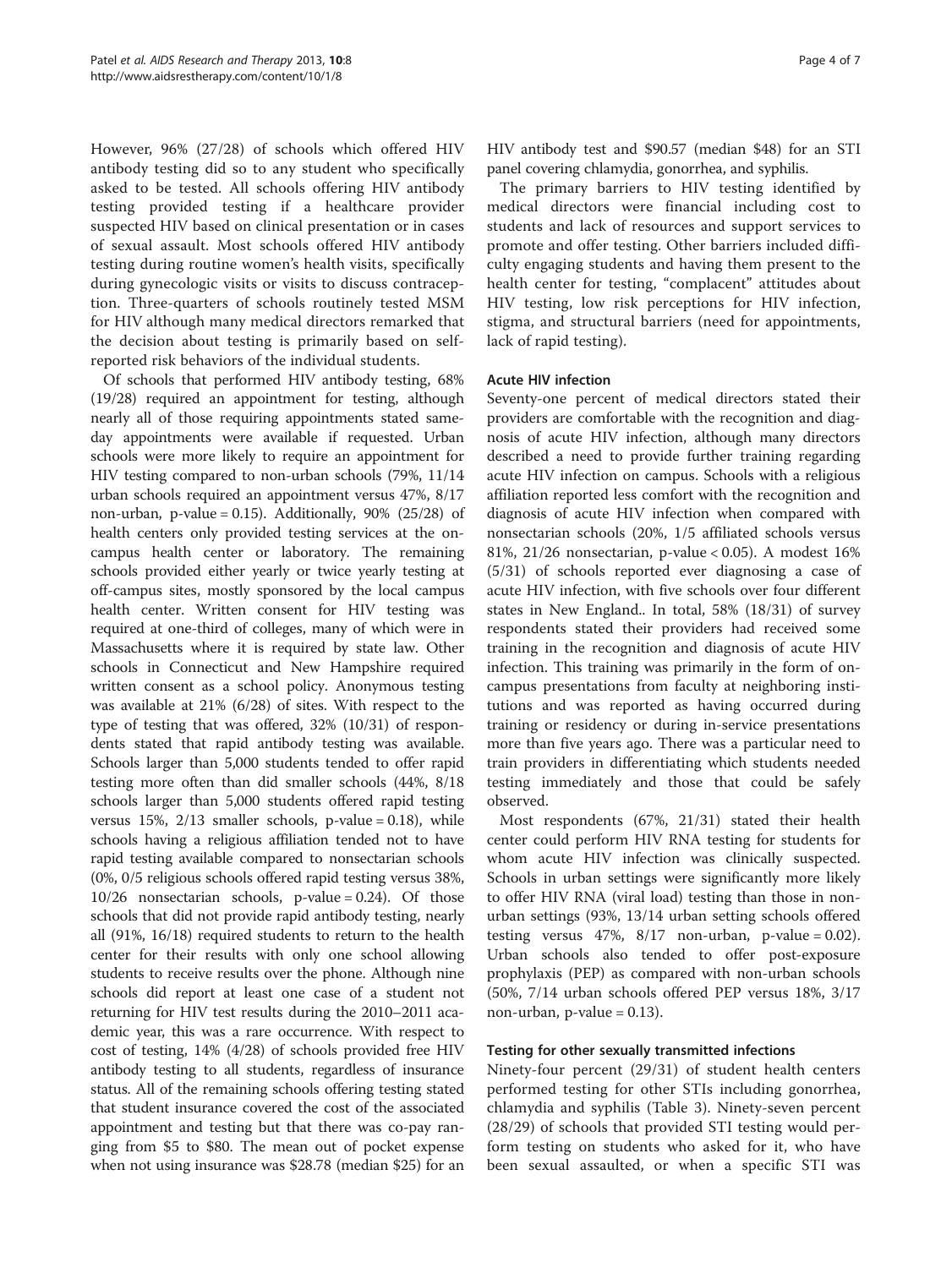<span id="page-4-0"></span>Table 3 Sexually transmitted infection (STI) testing practices at student health centers  $(N = 31)$ 

| STI testing offered*                    |                |
|-----------------------------------------|----------------|
| Yes                                     | 94% (29/31)    |
| No                                      | 6% (2/31)      |
| Cost of STI testing                     |                |
| Mean                                    | \$94 (\$0-225) |
| Median                                  | \$56.50        |
| Appointment needed                      |                |
| Yes                                     | 69% (20/29)    |
| No                                      | 31% (9/29)     |
| Conduct outreach to high-risk groups    |                |
| Yes                                     | 71% (22/31)    |
| No                                      | 29% (9/31)     |
| Targeted educational resources for LGBT |                |
| Yes                                     | 77% (24/31)    |
| No                                      | 23% (7/31)     |
| Training on LGBTQ healthcare            |                |
| Yes                                     | 74% (23/31)    |
| No                                      | 26% (8/31)     |

\*Includes gonorrhea, chlamydia, and syphilis testing.

LGBT = Lesbian, gay, bisexual, transgender.

clinically suspected. In contrast to HIV antibody testing, at least 25% (8/29) of schools had clear clinical guidelines about when to perform STI testing. A common example guideline included 'all women who receive Pap smears will have chlamydia and/or gonorrhea testing'. There was less of a consensus about routine testing in men and MSM for STIs. Approximately 62% (18/29) of schools routinely tested MSM for gonorrhea, chlamydia and syphilis, while the other schools tested based on clinical presentation or patient-generated requests.

Ninety-four percent (27/29) of student health centers performed STI testing on-campus and only one school provided urinary gonorrhea and chlamydia testing at a once-yearly, off-campus site. Similar to HIV, 69% (20/29) of schools required an appointment for STI testing. With respect to cost of testing, two schools provided free testing, while 94% (22/29) of schools provided appointments and testing that were covered by student insurance, with a co-pay ranging from \$0 to \$35.

#### Targeted outreach

Seventy-seven percent of college health centers had ever conducted training for providers about specific lesbian, gay, bisexual and transgender (LGBT) sexual healthcare needs. Topics included sensitivity training about transgender healthcare concerns, appropriateness of language used by providers in addressing LGBT students, and

techniques for gathering a detailed sexual history from LGBT students. A number of directors commented that their training modules may be insufficient, noting there was a particular need to help train providers with sexual history gathering for all students and more specifically for LGBT students.

Seventy-seven percent of college health centers performed some form of targeted outreach to at-risk groups, specifically by reaching out to LGBT groups on their respective campuses. Fewer schools with a religious affiliation tended to conduct outreach compared to nonsectarian schools (40%, 2/5 affiliated schools conducted outreach to high-risk sexual groups versus 77%,  $20/26$  nonsectarian, p-value = 0.13). The majority of respondents reported that they either handed out brochures and pamphlets to these groups with targeted information, or delivered on-campus presentations about the need to get tested for HIV and STI testing and methods for practicing safer sex. Many health directors described a need for further outreach efforts as well, with at least two directors noting that while they had tried performing targeted outreach, their own efforts were "few and far between". Some individuals also commented that the targeted pamphlets they provide were outdated and weren't "appealing enough to be read by students".

While some providers recognized many LGBT students would benefit from testing more than once a year, they were unclear about which students required more frequent testing. Furthermore, a number of medical directors commented that it was difficult to identify the LGBT students on campus. This was particularly common at schools with a religious affiliation, which noted that perceptions that the health centers were unwelcoming made it difficult to provide targeted outreach efforts. In particular, health centers at religiously affiliated schools reported low HIV risk perception on campus, the inability to distribute condoms, and the inability to conduct sexual health outreach activities as a direct result of the religious affiliation. When asked about outreach to at-risk groups, one medical director responded, "we don't have a high MSM population, this being a Catholic institution," instead the director said the center "focused on inclusivity."

# **Discussion**

#### HIV testing

Our results reveal that there is widespread undertesting of HIV on college campuses throughout New England. The cumulative testing rates were less than 5% which excludes the 18,303 students at participant schools where HIV testing is not offered. Despite these low testing rates, four cases of HIV were diagnosed at New England college health centers during the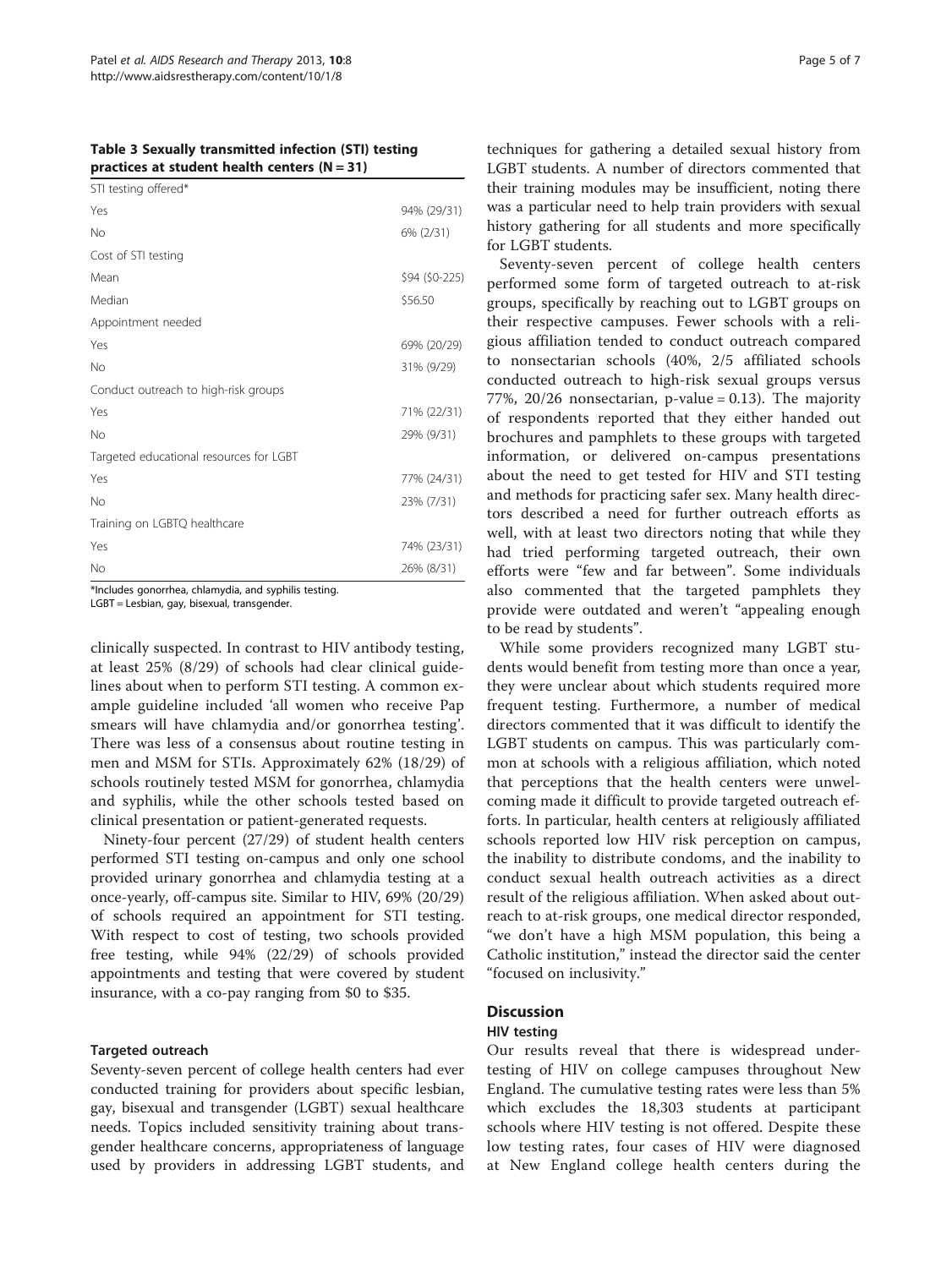2010–2011 academic year. This is a conservative estimate based on recall bias of the medical directors we interviewed. According to the revised CDC recommendations, HIV screening is recommended for all patients in an opt-out format, particularly in those individuals who have never been tested [\[22](#page-6-0)]. The CDC recommends repeat annual testing for those individuals who are at high-risk, including MSM and heterosexual persons who have had more than one sexual partner since their most recent HIV test. These guidelines suggest that college students should be tested at least once for HIV and in many cases annually. This is in contrast to the small minority of college students who report being tested for HIV at least once in their lives. Rates of HIV are increasing among younger MSM and these recommendations should be strongly encouraged on college campuses to ensure MSM participate in HIV testing campaigns.

College health services represent a unique venue to promote HIV testing among students, especially as students make visits to a college health center more than once annually on average. These centers also represent an opportunity to educate students about safe sexual and testing behaviors. Many medical directors commented that students and providers alike have become "complacent" about HIV on college campuses. Directors feel that students' reasons for being HIV tested have morphed from a time in the late 1980's when people feared being infected with HIV to a "routine activity" for a handful of diligent students in the early 2010's. Given the infrequency of reported cases on college campuses, directors describe losing momentum in addressing HIV preventative care on campus.

### Acute HIV infection

Acute HIV infection can be difficult to diagnose and requires a high index of suspicion. Many providers are not comfortable recognizing the clinical manifestations of acute HIV infection. This is likely an underestimate given reporting bias. The discomfort with recognizing, and the lack of training and testing for, acute HIV infection represents a number of missed opportunities for HIV diagnosis and prevention. Rates of transmission are higher in patients during the acute phase of HIV when viral loads are highest and many new cases can be attributed to persons during this period [\[18](#page-6-0)]. Additionally, individuals who find out they are HIV-infected, subsequently reduce high-risk sexual behaviors following a diagnosis. Medical providers on college campuses should take a sexual history from students presenting with flu-like symptoms. Acute HIV infection should be suspected in the setting of recent (within the last 2–3 weeks) episodes of unprotected sex, especially in MSM and students with multiple or anonymous partners. Students should be counseled that a

negative HIV antibody test at this time does not necessarily rule out HIV infection. An HIV RNA (viral load) may be sent to confirm a diagnosis of acute HIV infection. Alternatively, HIV antibody testing may be performed at one month, three month, and six month intervals.

Given that up to 90% of patients may experience some form of acute illness before reaching a latency phase of HIV [[18\]](#page-6-0), it is important to increase provider knowledge of acute HIV through training in a variety of healthcare settings, including college health centers. Many directors specifically requested further training regarding acute HIV symptom recognition and testing protocols to help determine which students would benefit from testing.

#### Barriers to HIV and STI testing

Many college health directors have begun addressing various barriers to HIV, gonorrhea, chlamydia and syphilis testing. These barriers include cost, availability of testing, and the need for appointments versus walk-in testing. The latter has been addressed at some schools by having on-campus testing at sites other than the health centers such as health fairs in the local campus center. This has led to new venues for testing while still providing valuable time for patient education. For HIV testing, some schools have implemented rapid testing which directors uniformly agree is significantly easier and has significantly improved testing practices and education within the clinic, particularly since students no longer need to return for results. Anonymous testing was uncommon at most health centers, though many have attempted to develop confidential testing methods that, for example, do not provide information about the specific laboratory tests performed on laboratory billing invoices. Based on our qualitative results, the clearest variable to cause sudden and dramatic improvements in HIV testing rates was the availability of free HIV testing, regardless of insurance status. Schools that provided free testing had higher total numbers of tests and higher rates of testing as a percentage of the study body population. Due to resource limitations, one school has begun providing free testing only at venues aimed at LGBT groups, due to the increased rate of HIV in this demographic.

#### Targeted outreach

Outreach efforts at student health centers targeting high-risk sexual groups are encouraging. Many directors highlighted this important need, but also mentioned that their efforts may not be sufficient. Many centers described a need for more LGBT-specific training modules for providers particularly in gathering detailed sexual histories from this subset of patients. Given the recent CDC data showing the HIV epidemic moving into younger MSM populations, providers at student health